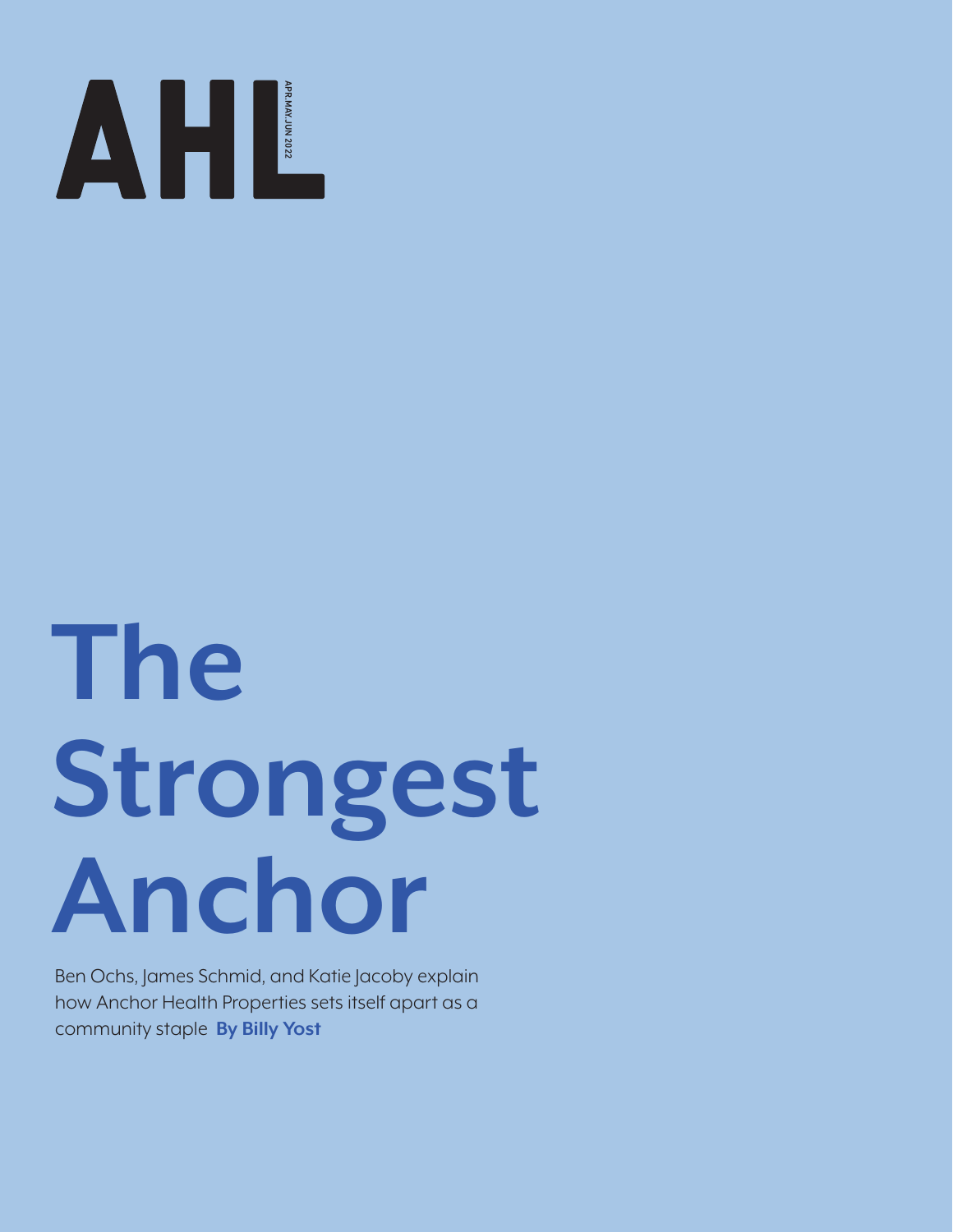





**James Schmid** *Chief Investment Officer and Managing Partner* Anchor Health Properties

**Ben Ochs** *CEO and Managing Partner* Anchor Health Properties

hen speaking with three executives on Anchor Health Properties' leadership team, there is a synergy that just can't be faked. It's emblematic of the small-business and employee-owned mindset that has helped propel the success of the nationally active firm that, after thirty-five years, is still operating with the agility and patient-centric mindset that puts no project in a predetermined box.

CEO and Managing Partner Ben Ochs, Chief Investment Officer and Managing Partner James Schmid, and Executive Vice President of Strategy and Development and Partner Katie Jacoby shared how Anchor's intensive investment in its operating platform; its core values, vision statement, and purpose statement; and its continued commitment to relationship-building both inside and outside the organization have helped spur Anchor's growth into new regions, while still finding a way to stay deeply connected to the communities in which Anchor is active.

## **The Anchor Difference**

Anchor's CEO (and former president of Brinkman Management & Development, which merged with Anchor Health Properties in 2015) is quick to point out what he sees as DNA-level reasons for Anchor's continued evolution and success. "I think you have to start with the fact that we're employee owned and operated," Ochs explains.

"We're a full-service, private healthcare real estate firm, so we don't need to meet quarterly earnings targets," he continues. "That allows us to be fully flexible, creative, and entrepreneurial in delivering the right capital solutions for our clients. I think that's what helps set us apart from a lot of our peers in the industry and can allow us to bring solutions that other organizations might not be able to provide."

Schmid approaches from another angle: Anchor's fully integrated operating platform. In a highly niche real estate sector like Anchor's, it takes a lot of operating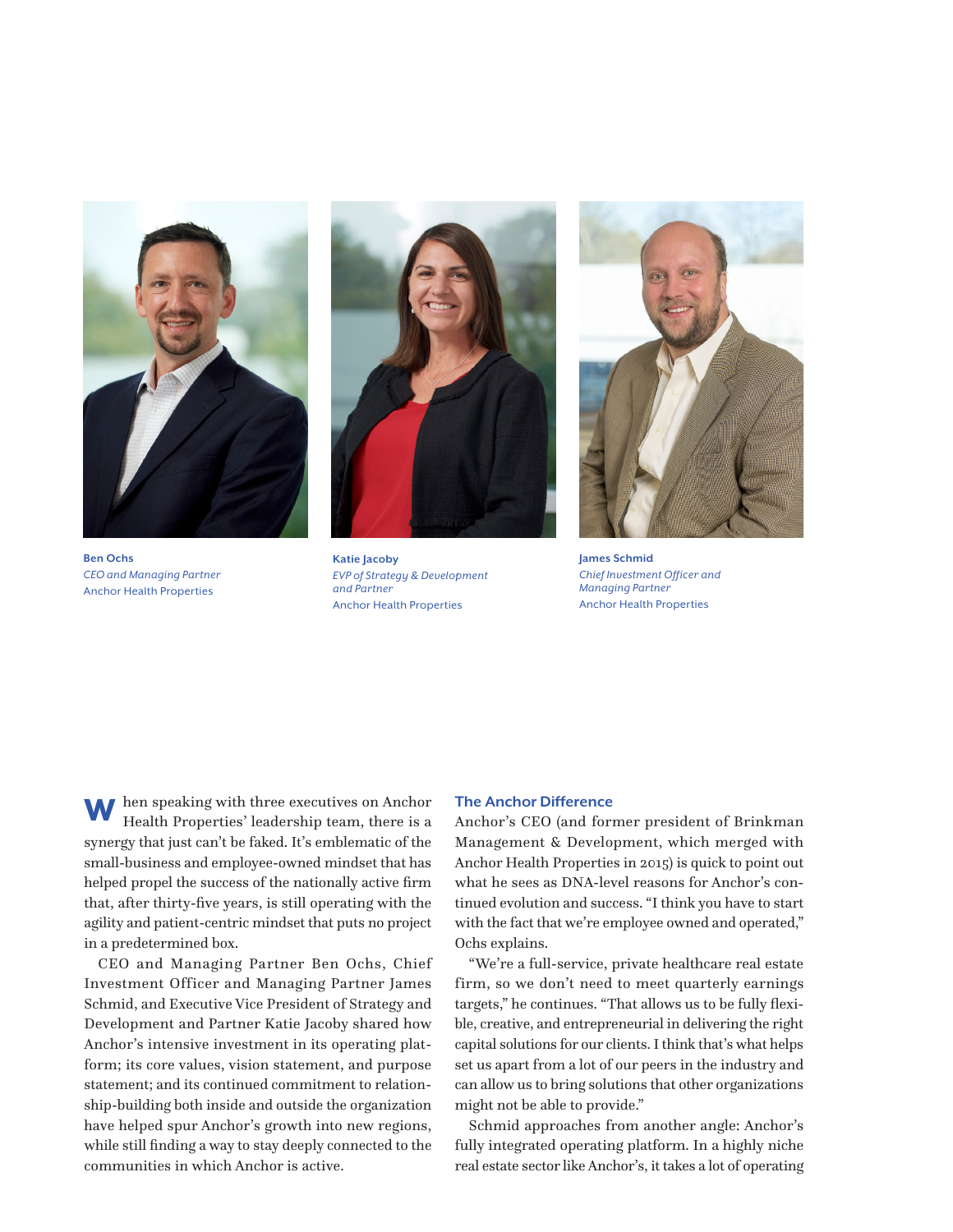**"We're focused on being the best healthcare real estate firm in the United States. We understand that it's aspirational, but I think that's true of any good goal." —Ben Ochs**